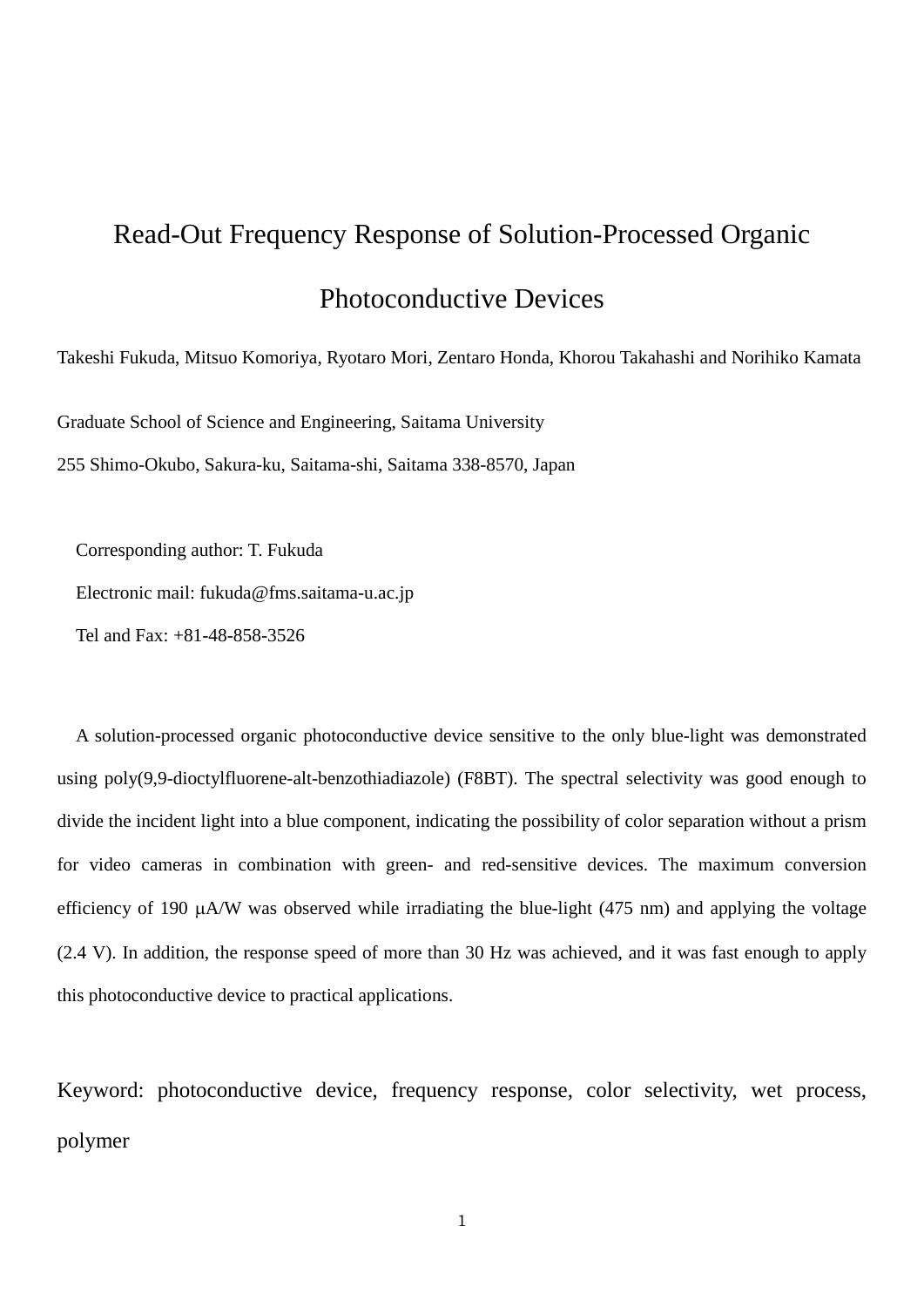# **Introduction**

Recently, there have been considerable interests in organic devices [1-5] due to the possibility of solution process, which leads us to a large-device area and a low-fabrication cost. Especially, there has been an extensive effort to investigate organic light-emitting diodes, which are already practical use in main- and sub-displays for mobile phones [6]. In addition, organic photoconductive devices have been also expected for many applications, such as organic solar cells [7, 8] and flexible scanners [9, 10].

In previous papers, a new type of an organic image sensor overlaid with three kinds of organic photoconductive films was proposed and this device is individually sensitive to only one of the primary color components (blue, green, and red lights, respectively) [11, 12]. Organic materials have singular characteristics of the absorption spectrum at a visible wavelength region [11], and the particular large absorbance leads us to realize color-selectivity in photoconductive devices by stacking several organic layers with different absorption bands [12]. Therefore, organic image sensors have attracted much attention from viewpoints of lightweight and thinness compared to such other conventional image sensors, complementary metal-oxide-semiconductor sensors and charge-coupled devices.

In order to obtain a color picture image using an organic photoconductive film, a practical read-out frequency response as well as the static sensitivity is desirable. In general, organic devices consist of stacked thin organic layers because of its lower carrier mobility than that of semiconductor materials [13, 14]. Therefore, the larger capacitance of an organic layer causes the lower frequency response [15, 16].

By now, previous studies have focused on frequency responses of organic devices [17-20], and the modulation frequency over MHz has been achieved. The required modulation frequency of image sensors is several tens Hz, which is over the TV flame rate. Therefore, frequency response of previous organic devices is considered to be high enough for image sensing applications. However, little is known about the read-out frequency response of an organic photoconductive device with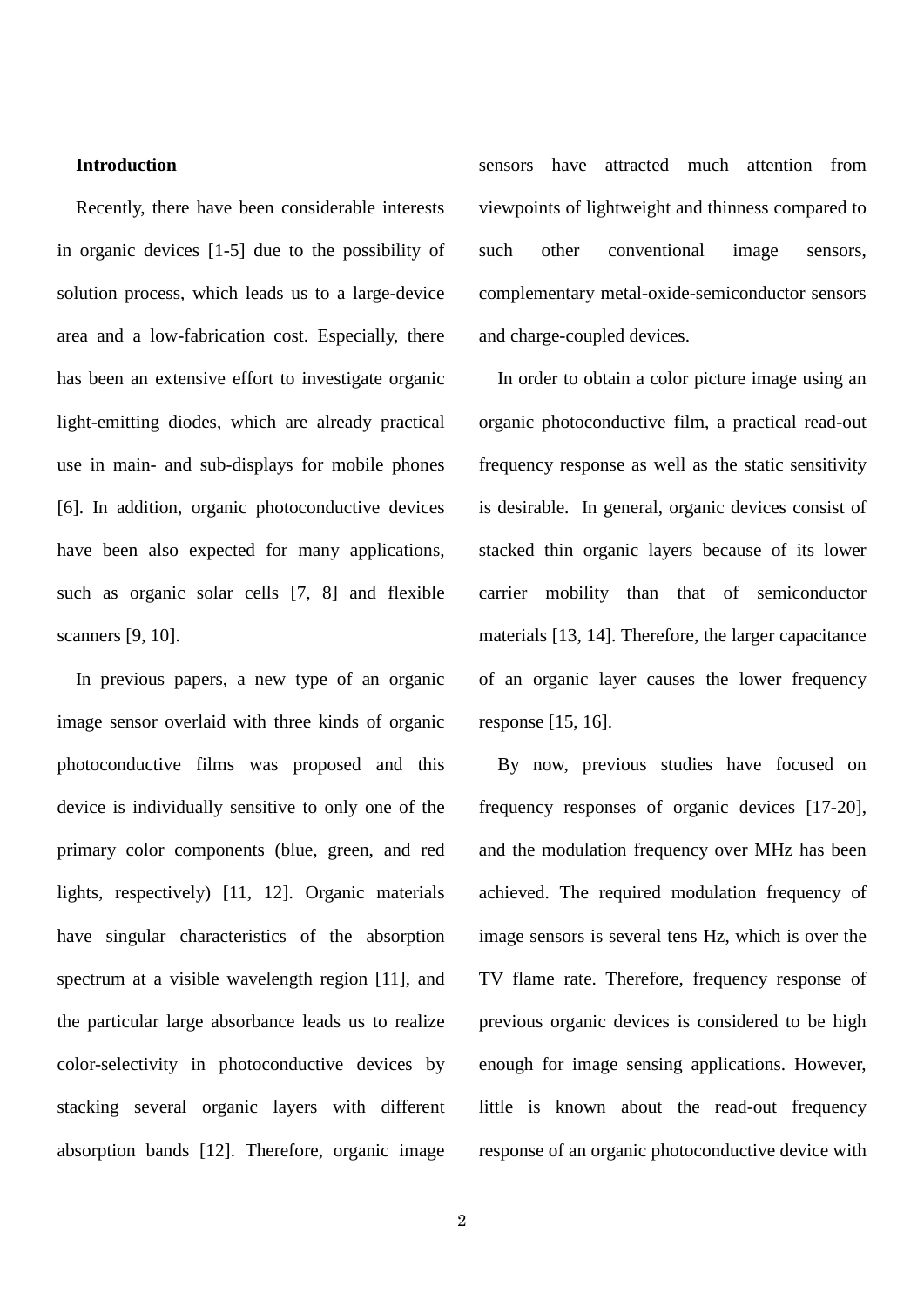the read-out circuit.

The primary purpose of this study is to investigate static optical characteristics of a bluesensitive organic photoconductive device fabricated by a solution process, such as the absorption spectrum, the photocurrent spectrum, and the optical-electrical conversion efficiency while applying the blue-, green-, and red-lights, respectively. Another purpose is to estimate the frequency response of optical-electrical conversion efficiency as a function of the optical intensity of irradiated light to the organic layer.

# **Experimental**

Figure 1 represents a cross sectional view of a blue-sensitive photoconductive device. This device was fabricated by spin-coating and thermal evaporation processes for an organic layer and a metal cathode, respectively. When, the blue-light is irradiated through a glass substrate and a transparent anode, an organic photoconductive layer generates carriers and read out signals are taken out from an indium tin oxide (ITO) anode and an Al cathode. In order to realize high device performances, the large absorption coefficient and the high carrier mobility of an organic material are necessary. Therefore, we selected poly(dioctylfluorenyl-co-benzo-thiadiazole (F8BT) as an organic photoconductive material due to its high carrier mobility [21, 22]. The molecular structure of F8BT is shown in the inset of Fig. 1.

At first, a glass substrate covered with a patterned ITO was cleaned with organic solvents and deionized water. The ITO layer was deposited by a conventional sputtering method, and the thickness was 150 nm. A blue-sensitive organic photoconductive material of F8BT was dissolved in chloroform as a content of 15 g/l. After passing through a filter with  $0.45 \mu m$  holes, the organic solution was spin-coated at a rotation speed of 1000 rpm for 60 sec. And then, chloroform was removed by baking the sample in nitrogen atmosphere at 100 degree for 10 min. Finally, LiF and Al were thermally evaporated successively on the top of an organic layer. The device structure was Glass/ITO (150 nm)/F8BT (160 nm)/LiF (1.0 nm)/Al (150 nm), and the photoconductive area was  $6.25$  mm<sup>2</sup>.

The ultraviolet-visible light absorption spectrum of the F8BT neat film was recorded with a double-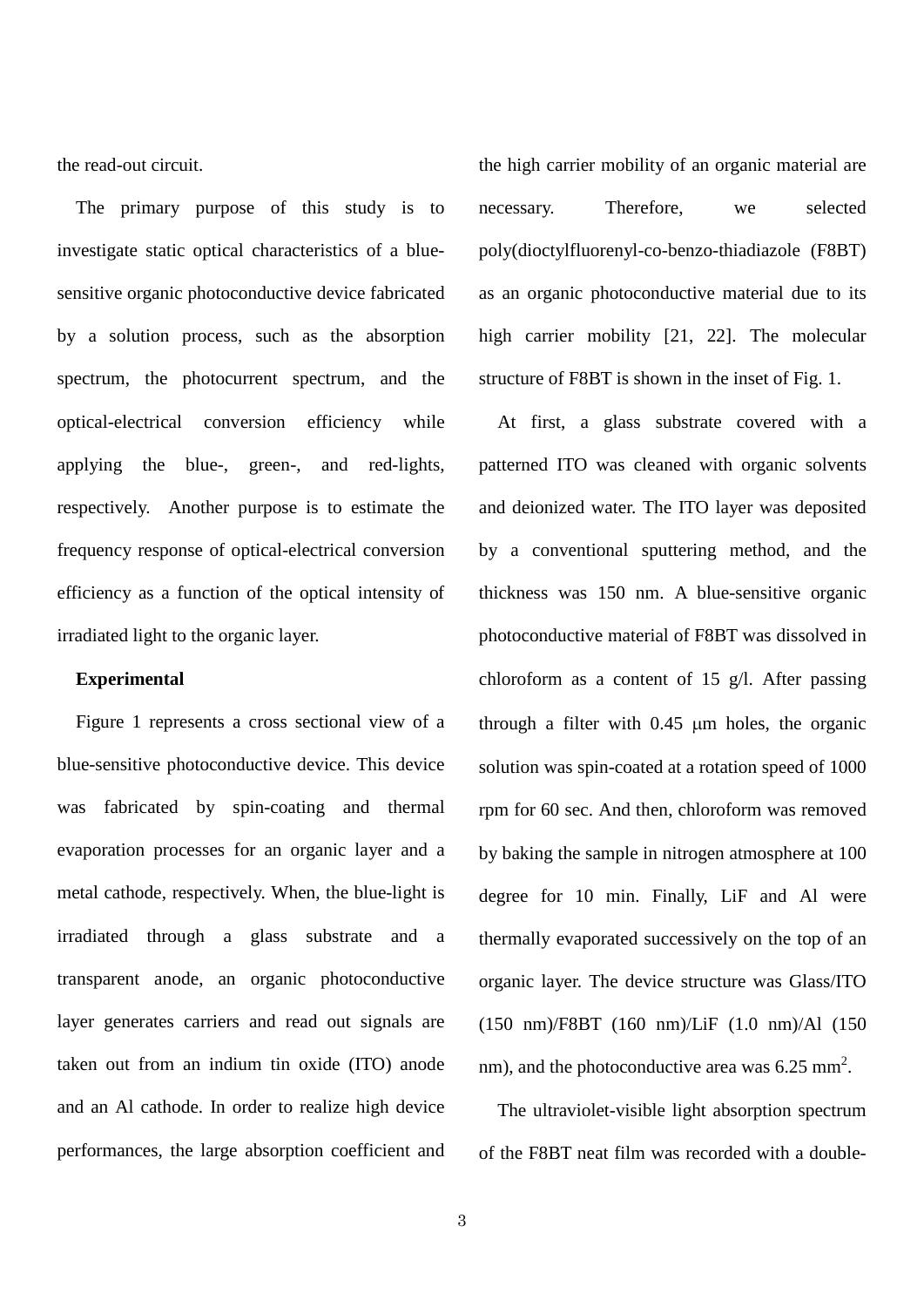beam UV/Vis spectrophotometer (V-550, JASCO). In addition, the photocurrent spectrum of the device was estimated by measuring the wavelength dependence of photocurrent density while irradiating the monochromic light by a fluorescence spectrometer (FP-777, JASCO). The irradiated light was modulated by an optical chopper, and the photocurrent was detected by a digital lock-in amplifier (LI5640, NF Corporation).

The quantum efficiency, defined as the number of output electrons divided by the total number of irradiated photons, was estimated from the measured photocurrent and the optical intensity of irradiated light. In order to estimate the colorselectivity of this device, we used three-kinds of light-emitting diodes (LEDs) with center wavelengths of 469, 525, and 619 nm, respectively. In addition, the dark current was also measured without irradiating light.

In order to investigate transient responses of the fabricated device, we measured the step response and the transient voltage characteristics while applying the pulse voltage to a read-out circuit. The electronic circuit of a measurement setup is shown in Fig. 2(a). In addition, Fig. 2(b) shows a fabricated read-out circuit for the organic photoconductive device. The read-out circuit was fabricated in combination with several electronic equipments, operational amplifiers (OP 1 and OP 2), analog switches (SW 1, SW 2, and SW 3), and several capacitances. When the excitation light with the center wavelength of 450 nm was irradiated the photoconductive device, the photocurrent was measured as an output voltage of  $V<sub>o</sub>$ .

Figure 2(c) indicates the timing chart of switches, SW 1, SW 2, and SW 3. If SWs 1 and 3 are closed in the time region A, the capacitance of the organic photoconductive layer  $(C_m)$  is charged up to  $V_b$ . Then, the charging current corresponding to the photocurrent transports through SW1, and is integrated with the aid of the capacitance of integrator  $(C_1)$ . The output voltage of OP1 is sampled and held in the capacitance  $(C_2)$  as the read out voltage of  $V_0$ . After closing the SW 2, the integrated charge in the capacitor  $(C_1)$  is discharged and reset in the case of the region C shown in Fig. 2(c). Therefore, the photocurrent of the organic photoconductive device can be read sequentially by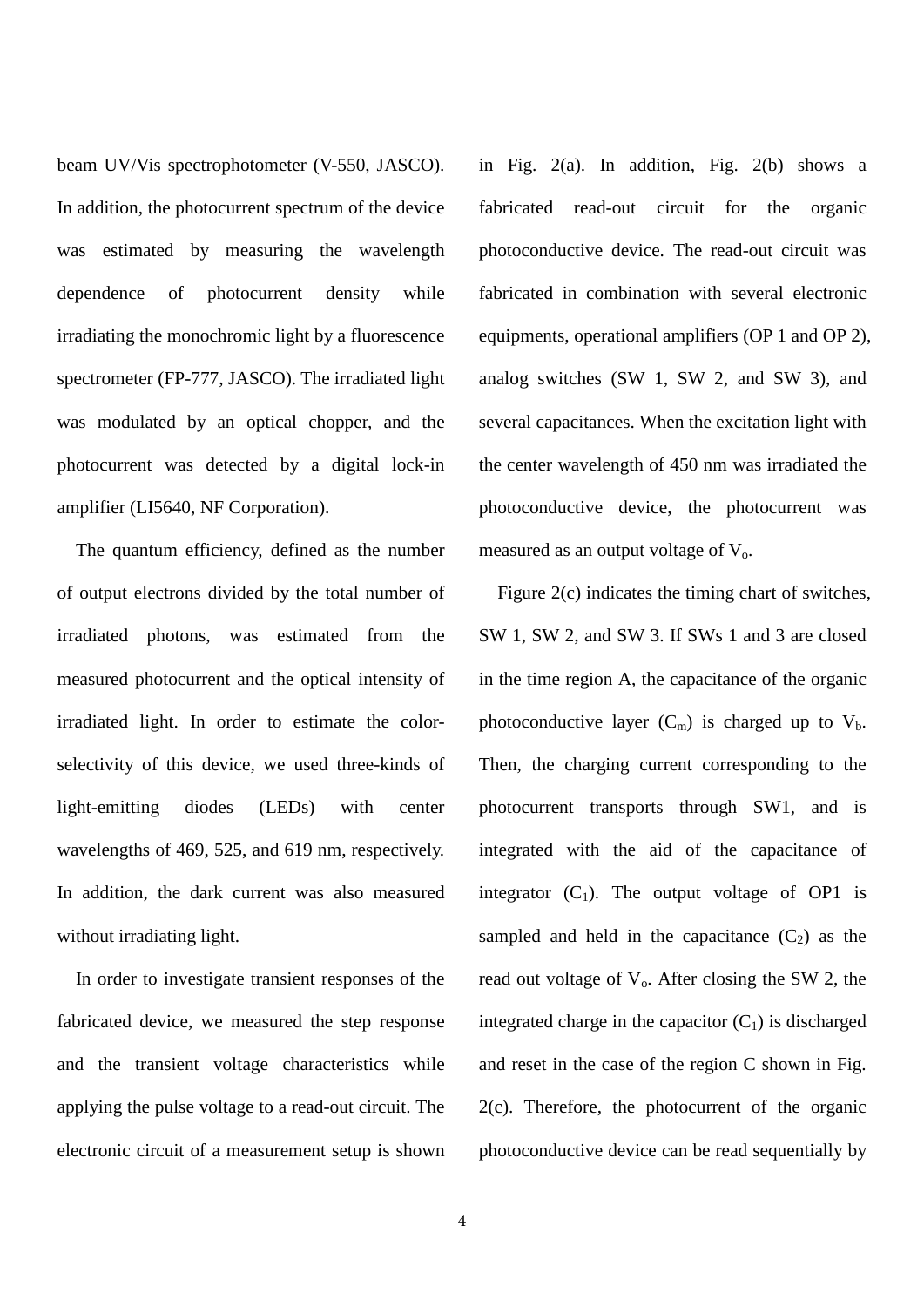opening and closing these analog SWs.

#### **Results and Discussion**

The dotted curve in Fig. 3 shows the absorption spectrum of the F8BT neat film. The peak wavelength and the full width at half maximum (FWHM) were 463 and 85 nm, respectively. The maximum absorption coefficient was  $1.38 \times 10^5$ cm-1 , corresponding to the absorbance of 80.2% through the organic layer of 160 nm. Therefore, the most of incident light is absorbed into the F8BT layer, and photo-induced carriers are considered to be excited efficiently. However, the thickness is not optimized yet, and the higher absorbance is necessary to improve the device performance. However, the F8BT layer over 160 nm is difficult to coat using the spin coating process owing to the low concentration of organic solution.

The photocurrent spectrum of the device is also shown by the solid curve in Fig. 3. Here, the bias voltage of 2.5 V was applied to the device. The spectral shape is similar to the absorption spectrum of the F8BT neat film. Furthermore, the spectral photo-response curve had respective peak wavelength at 456 nm, which was near the value at

the absorption peak. Therefore, these results clearly indicate that a selectively only blue-sensitive organic photoconductive device has been achieved by the wet process. However, only the photocurrent spectrum showed second peak at the red wavelength region. In order to investigate the second peak of the photocurrent spectrum, we measured the PL spectrum of the device excited at 456 nm corresponding to the first peak of the photocurrent spectrum. However, the measured PL spectrum had no peak at the red wavelength region. Although the reason is not well confirmed at this stage, we consider it to be unessential from the viewpoint of the absorption spectrum in Fig. 3. We tried to improve the quality of the organic layer and metal electrode.

Figure 4 shows conversion efficiency-voltage characteristics of the photoconductive device while irradiating blue- (475 nm), green- (513 nm), and red- (623 nm) lights, respectively. By excitation of the blue-light, the conversion efficiency of the photoconductive device was 250 µA/W, while those were 64.8 and 0.007 µA/W for green- and red-excitations, respectively. Since the higher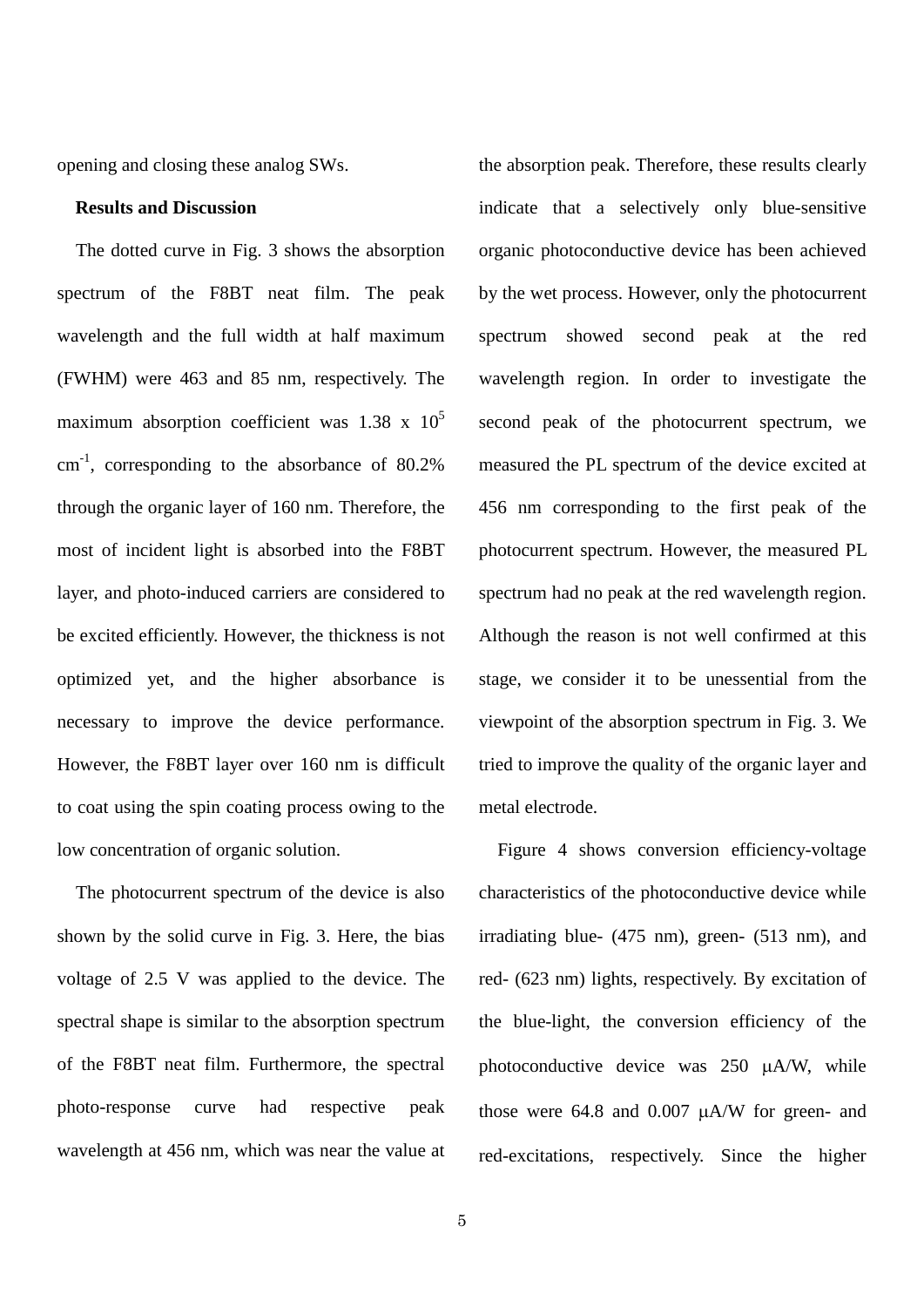absorption coefficient of an organic material causes the large conversion efficiency of a photoconductive device, this property change is primarily associated with photocurrent and absorption spectra as shown in Fig. 3.

The conversion efficiency increased with increasing the applied voltage in all the cases of irradiated lights. This is because the carrier mobility of organic materials increased with increasing the voltage [23], resulting in the efficient carrier transfer in F8BT with less recombination probability. As a result, the conversion efficiency improves at higher electric field.

Photocurrent and dark-current are plotted in Fig. 5. The intensity and the center wavelength of irradiated light were 2.8 mW/cm<sup>2</sup> and 475 nm, respectively. As clearly shown in Fig. 5, the photocurrent exceeded the dark current by two orders of magnitude in all the cases of applied voltage.

We estimated capacitance and resistance of an organic photoconductive layer (F8BT) by measuring step response and transient voltage characteristics. Figure 6(a) shows the transient output voltage of Ch 1 and 2. Here, the output voltage characteristics of Ch 1 and 2 are corresponding to the photocurrent and the applied voltage. In addition, the center wavelength of irradiated light was 450 nm, which is near the value of absorption peak, as shown in Fig. 3. When the applied voltage of Ch 2 is turned off, the photocurrent increases gradually. The time required to change the output voltage to 63.2% of full change gave a rise time of 23 µs. From the rise time, the capacitance value of  $C_m = 3.7 \times 10^4$  pF/cm<sup>2</sup> was derived.

Figure 6(b) shows the transient voltage characteristics of Ch 1 while applying the pulse voltage. This experimental result yields the voltage of 25 mV for the difference between a steady state and a zero level. As a result, the resistivity of 250 Ωcm and the RC time constant of approximately 920 µs were obtained. Therefore, the RC time constant is not so large to affect the frequency response of the device [15].

We show in Fig. 7, the relationship between the output voltage  $(V_0)$  and the intensity of irradiated light. The modulated read-out signal was ranged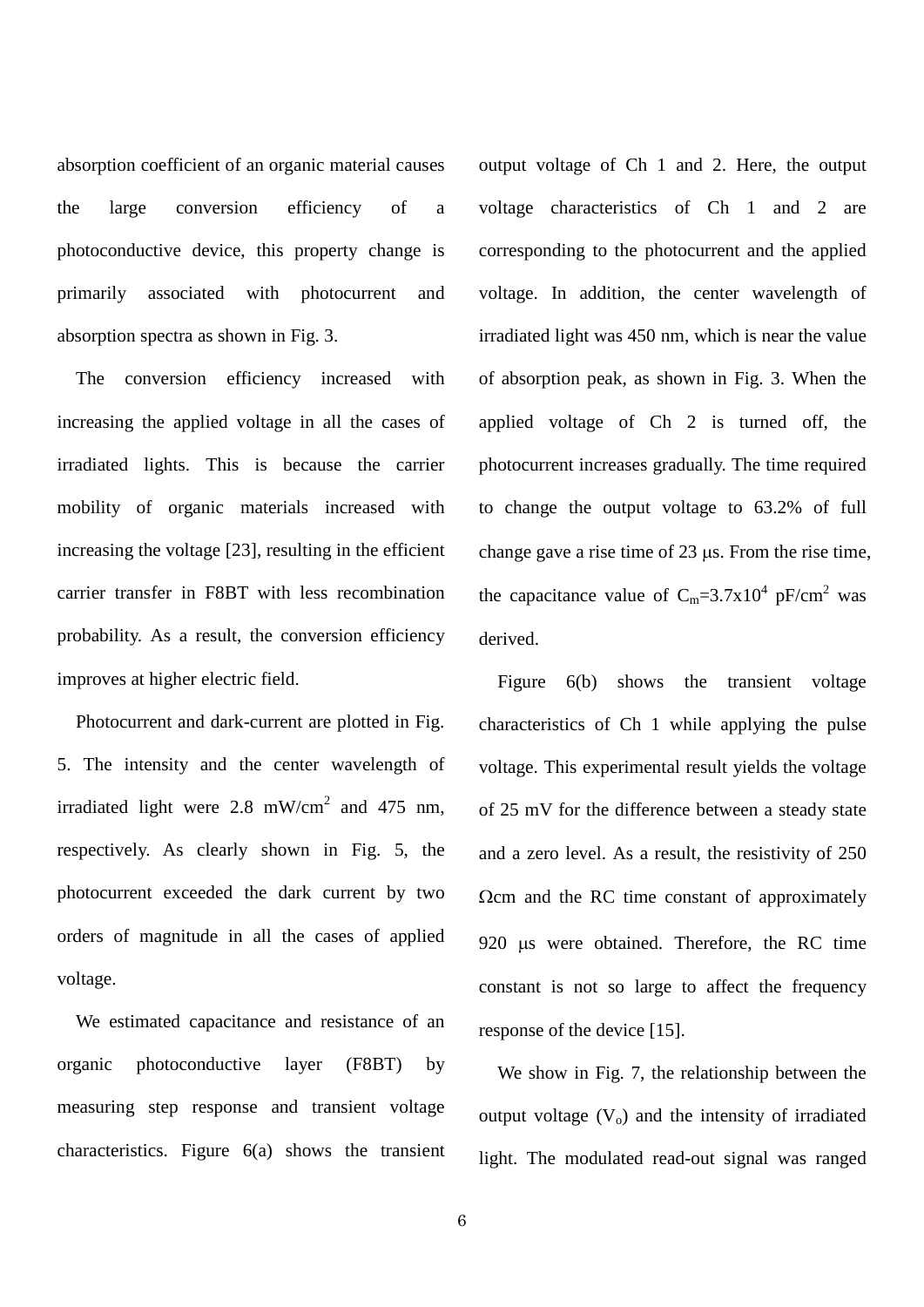from 2 to 100 Hz, and the bias voltage  $(V<sub>b</sub>)$  was applied to the device during the measurement. The output voltage increased with increasing the intensity of irradiated light. In such an organic photoconductive device, the photo-induced carriers are detected as the output voltage, and the photoinduced carriers increased with increasing the irradiated optical intensity. Therefore, the high intensity light causes more carriers in the organic photoconductive layer, resulting in the higher photocurrent [11, 12].

The frequency dependence of the output voltage is shown in Fig. 8. The intensity of irradiated bluelight was 0.6, 8.3, and 14.5 mW/cm<sup>2</sup>, respectively. In all the cases, the output voltage decreased with increasing the frequency of read-out signal. This is because that the higher frequency read-out operation reduces photo-generated carriers in the organic photoconductive layer because of the low carrier mobility of F8BT compared to semiconductor materials [21, 22] and the large gap between highest unoccupied molecular orbital/lowest occupied molecular orbital levels of F8BT and work functions of electrodes [20, 24, 25]. However, the result indicates that the output voltage is still high enough up to 30 Hz for actual TV frame rates. In the frequency region of less than 30 Hz, more than 0.1 V could be detected as the photocurrent.

### **Conclusion**

We investigated the read-out frequency response of a solution-processed organic photoconductive device in combination with the read-out circuit. The transient photocurrent showed enough frequency response for practical application of TV frame rates using organic photoconductive materials based on a wet process.

#### **Acknowledgment**

The part of this work was supported by "Development of functional optical materials and devices for next generation in frontier photonics", Regional New Consortium of Ministry of Economy, Trade and Industry.

## **References**

[1] S. Nakano, T. Sekitani, T. Yokota, T. Someya. Appl. Phys. Lett., 92, 053302, (2008).

[2] J. A. Hauch, P. Schilinsky, S. A. Choulis, R. Childers, M. Biele, C. J. Brabec. Sol. Energy Mater.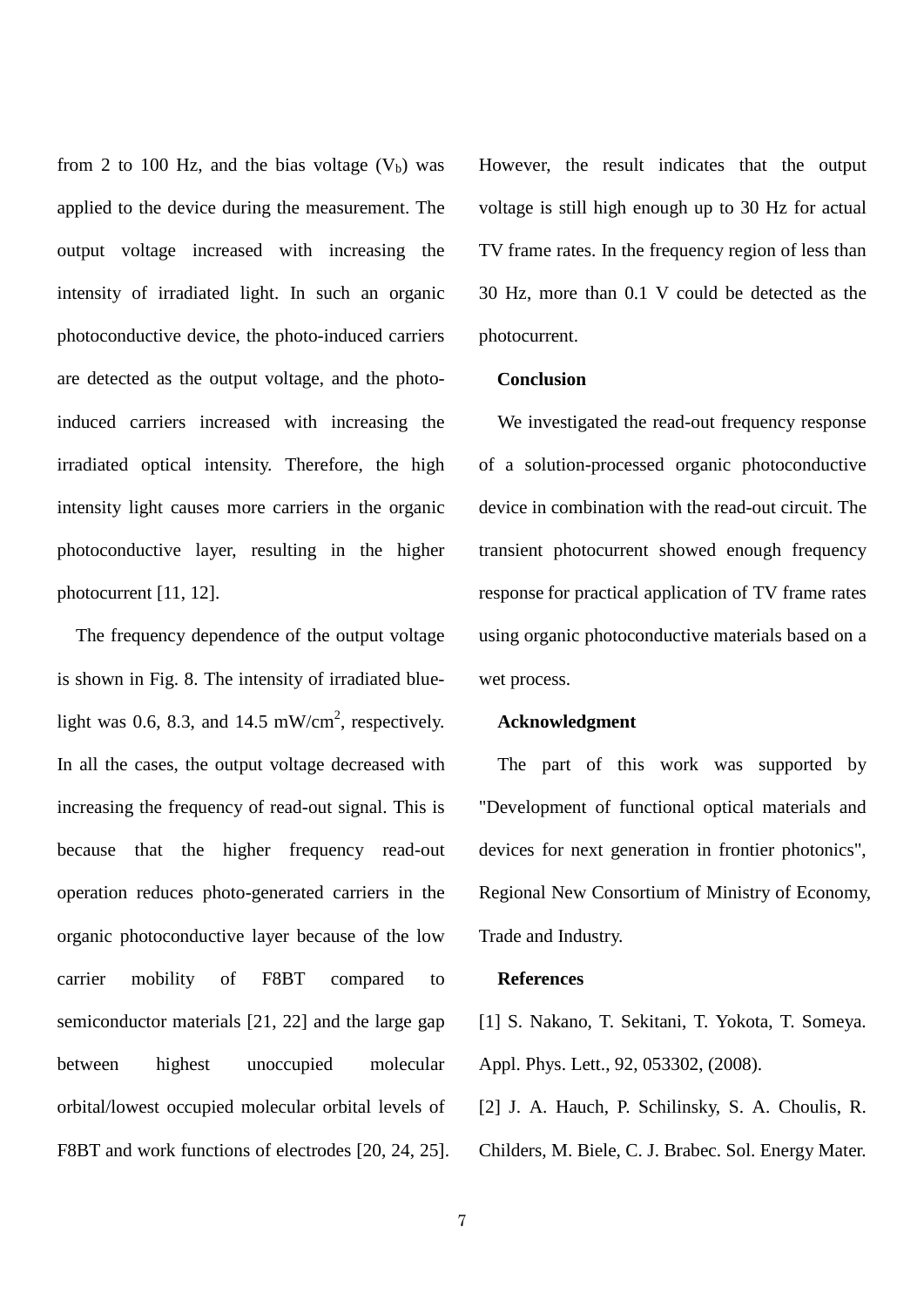Sol. Cells, 92, 727, (2008).

- [3] D. Wang, X. Gong, P. S. Heeger, F. Rininsland, G. C. Bazan, A. J. Heeger. PNAS, 99, 49, (2002).
- [4] S. Tatemichi, M. Ichikawa, S. Kato, T. Koyama,
- Y. Taniguchi. Phys. Sta. Sol. (RRL), 2, 47, (2008).
- [5] M. Shakutui, K. Fujita, T. Tsutsui. Jpn. J. Appl. Phys., 45, L790, (2006).
- [6] H. Kubota, S. Miyaguchi, S. Ishizuka, T. Wakimoto, J. Funaki, Y. Fukuda, T. Watanabe, H. Ochi, T. Sakamoto, T. Miyake, M. Tsuchida, I. Ohshita, T. Tohma. J. Lumi., 87-89, 56, (2000).
- [7] O. Hagemann, M. Bjerring, N. C. Nielsen, F. C. Krebs. Sol. Energy Mater. Sol. Cells, 92, 1327, (2008).
- [8] C. J. Brabec, N. S. Sariciffi, J. C. Hummelen. Adv. Funct. Mater., 11, 15, (2001).
- [9] Y. Matsushita, H. Shimada, T. Miyashita, M. Shibata, S. Naka, H. Okada. Jpn. J. Appl. Phys., 44, 2826, (2005).
- [10] H. Kawaguchi, Shingo Iba, Y. Kato, T. Sekitani, T. Someya, T. Sakurai. IEEE Sensors Journal, 6, 1209, (2005).
- [11] S. Aihara, Y. Hirano, T. Tajima, K. Tanioka, M. Abe, N. Saito, N. Kamata, D. Terunuma. Appl.

Phys, Lett., 82, 511, (2003).

- [12] H. Seo S. Aihara, T. Watabe, H. Ohtake, M. Kubota, N. Egami. Jpn. J. Appl. Phys., 46, L1240, (2007).
- [13] C. W. Tang, S. A. VanSlyke, C. H. Chen. J. Appl. Phys., 65, 3610, (1989).
- [14] P. S. Vincentt, W. A. Barlow, R. A. Hann, G. G. Roberts. Thin Solid Films, 98, 171, (1982).
- [15] B. Wei, K. Furukawa, J. Amagi, M. Ichikawa,
- T. Koyama, Y. Taniguchi. Semicond. Sci. Technol., 19, L56, (2004)
- [16] H. Kajii, T. Tsukagawa, T. Taneda, Y. Ohmori. IEICE Trans. Electron., E85-C, 1245, (2002).
- [17] J. –S. Kim, H. Kajii, Y. Ohmori. Thin Solid Films, 499, 343, (2006).
- [18] S. W. Culligan, A. C. –A. Chen, J. U. Wallace,
- K. P. Klubek, C. W. Tang, S. H. Chen. Adv. Funct. Mater., 16, 1481, (2006).
- [19] T. Fukuda, M. Ohashi, B. Wei, T. Okada, M.
- Ichikawa, Y. Taniguchi. Opt. Lett., 32, 1150, (2007).
- [20] T. Fukuda, B. Wei, M. Ichikawa, Y. Taniguchi. Jpn. J. Appl. Phys., 46, 7880, (2007).
- [21] L. –L. Chua, J. Zaumeil, J. –F. Chang, E. C. –
- W. Ou, P. K. –H. Ho, H. Sirringhaus, R. H. Friend.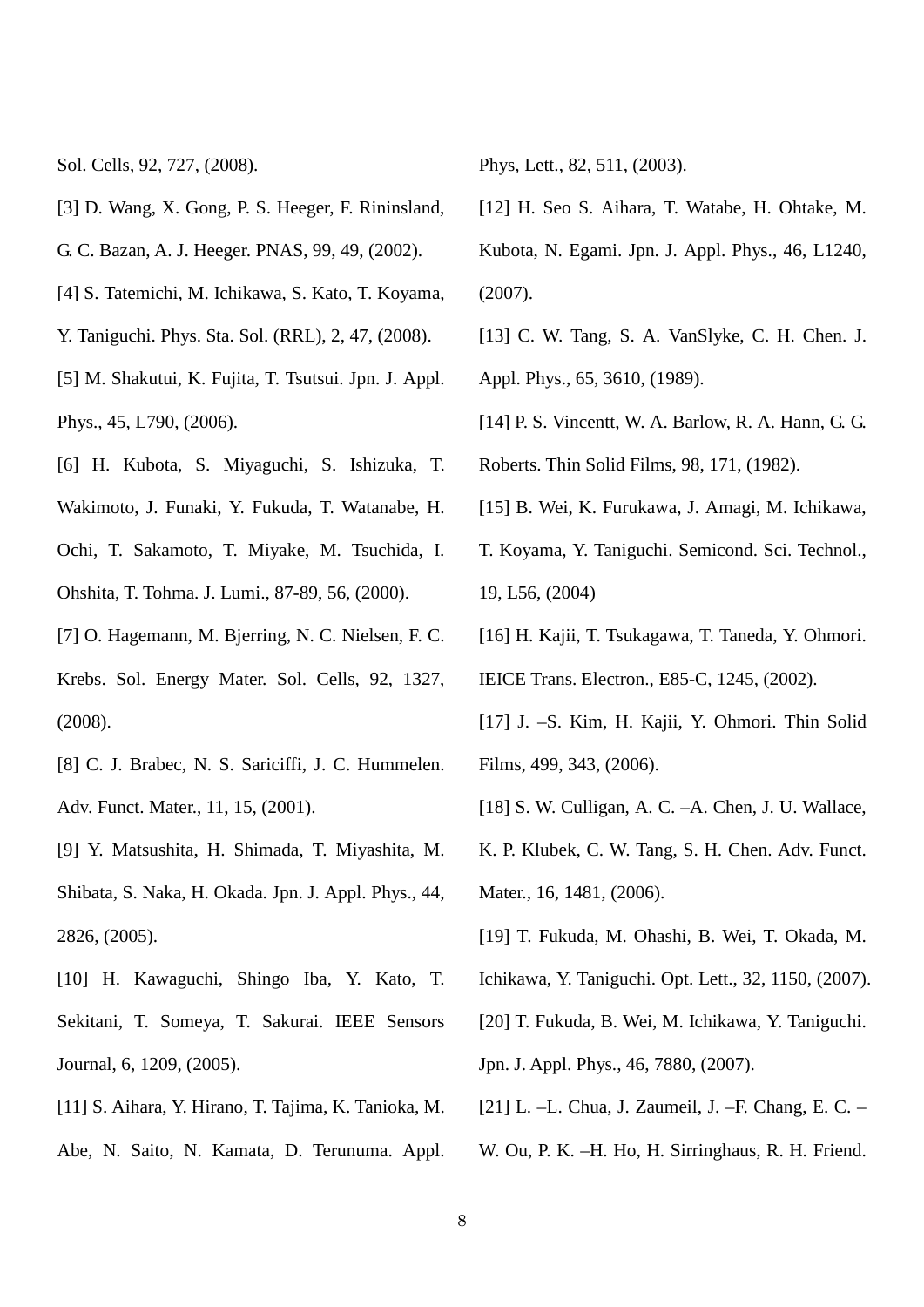Nature, 434, 194, (2005).

- [22] A. J. Campbell, D. D. C. Bradley, H. Antoniadis. Appl. Phys. Lett., 79, 2133, (2001).
- [23] S. Barth, P. Müller, H. Riel, P. F. Seidler, W.
- Rieβ. J. Appl. Phys., 89, 3711, (2001).
- [2] Q. Niu, Y. Zhou, L. Wang, J. Peng, J. Wang, J.
- Pei, Y. Cao. Adv. Mater., 20, 964, (2008).
- [25] Y. Kim, S. Cook, S. A. Choulis, J. Nelson, J. R.
- Durrant, D. C. C. Bradley. Chem. Mater., 16, 4812,

(2004).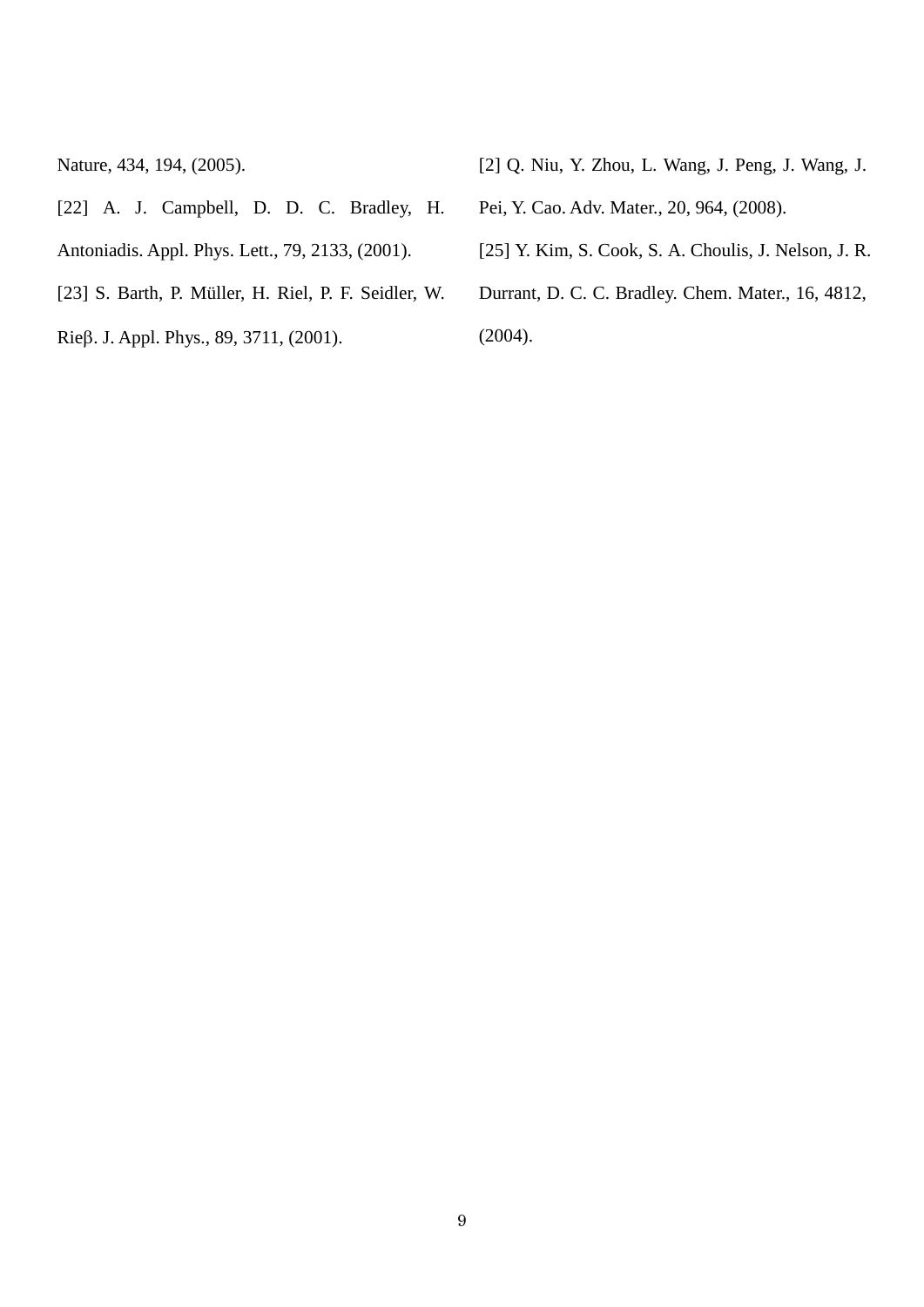

Fig. 1 The structure of a blue-sensitive device and the molecular structure of F8BT used as a photoconductive layer.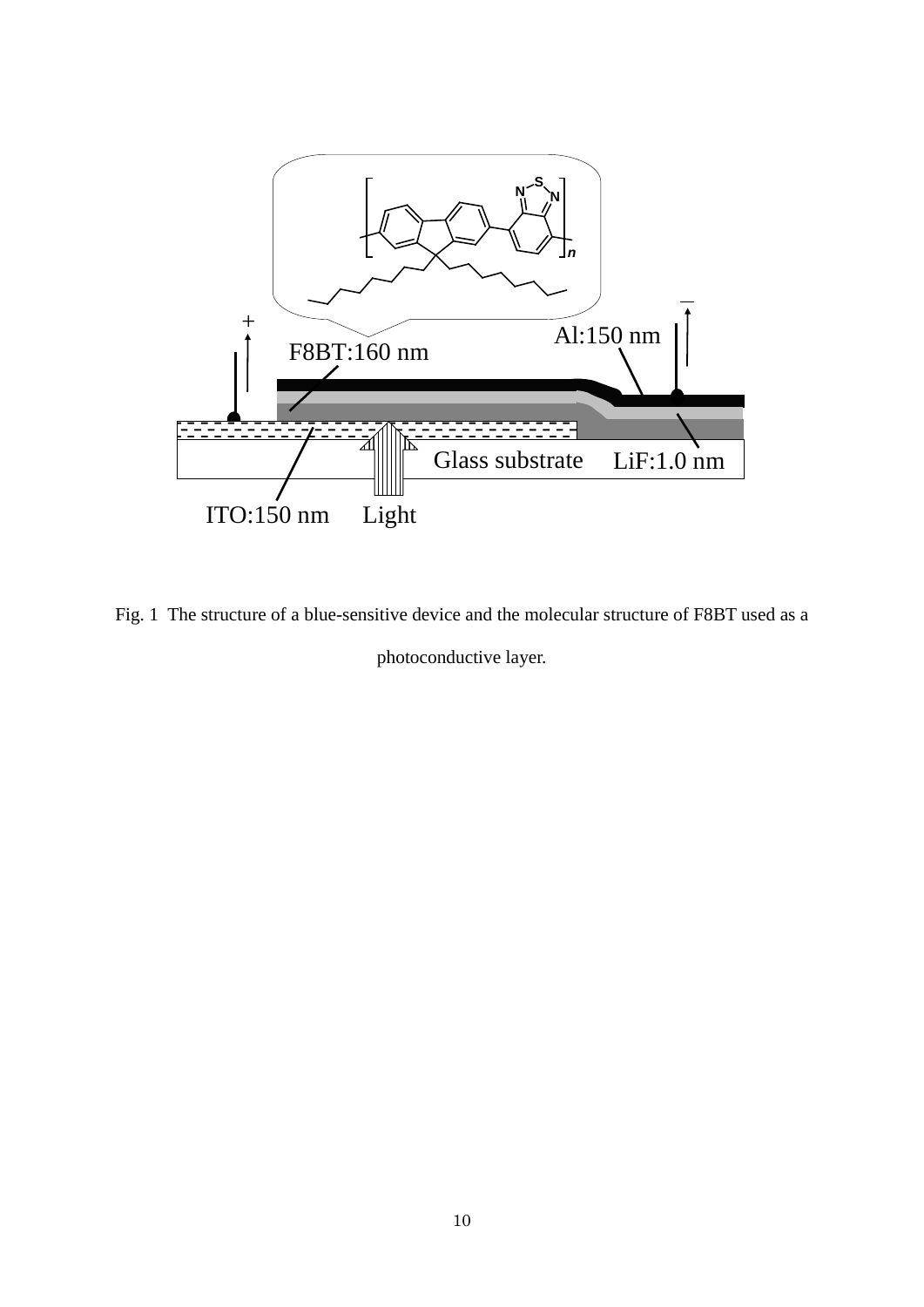

Fig. 2 (a) The electric circuit to measure transient properties of an organic photoconductive device. (b) The read-out circuit for an organic photoconductive device and (c) the timing chart of SWs (SW 1, 2, and 3) used in the read-out circuit.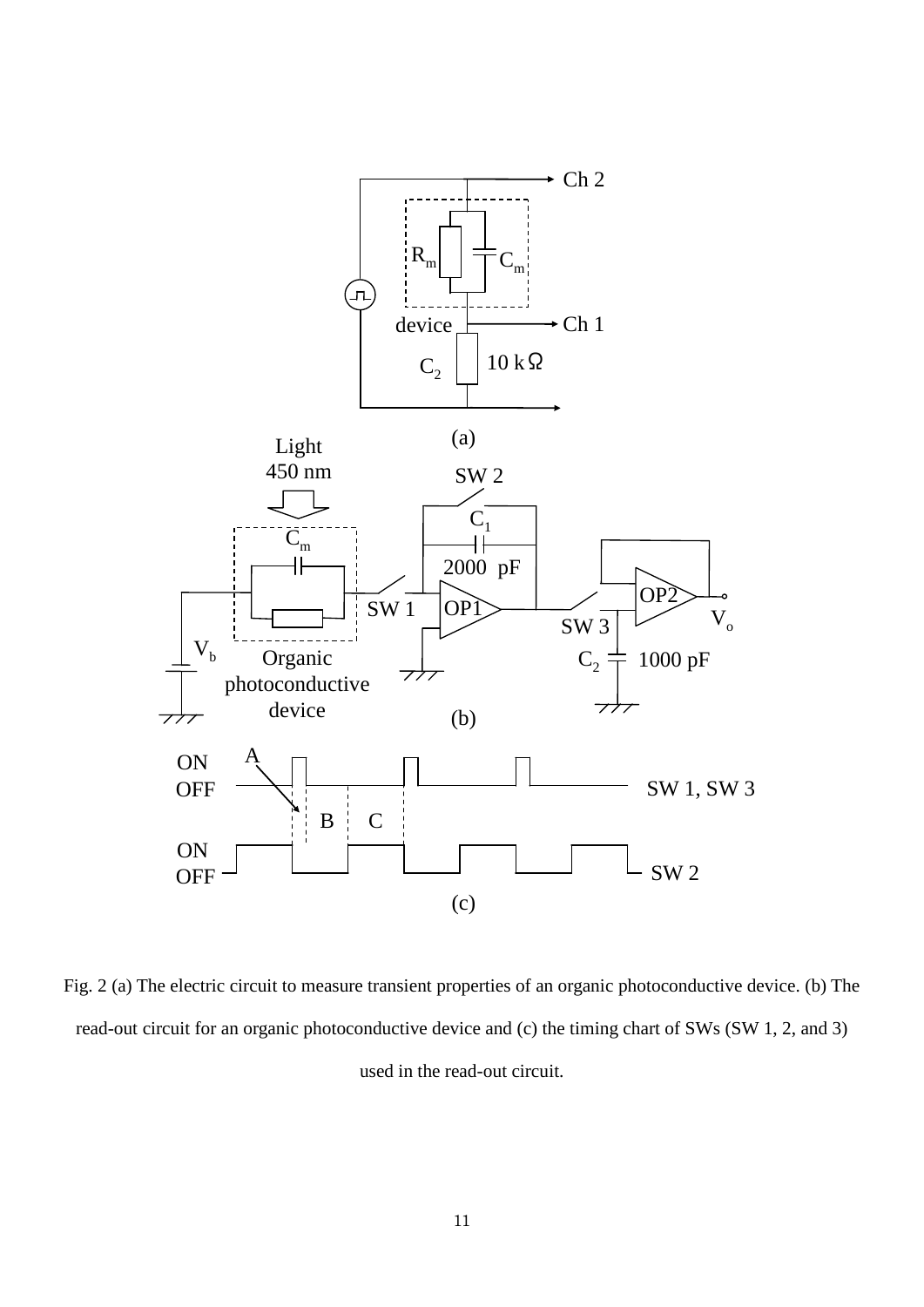

Fig. 3 The photocurrent spectrum of the organic photoconductive device under the bias voltage of 2.5 V and the absorption spectrum of the F8BT neat film.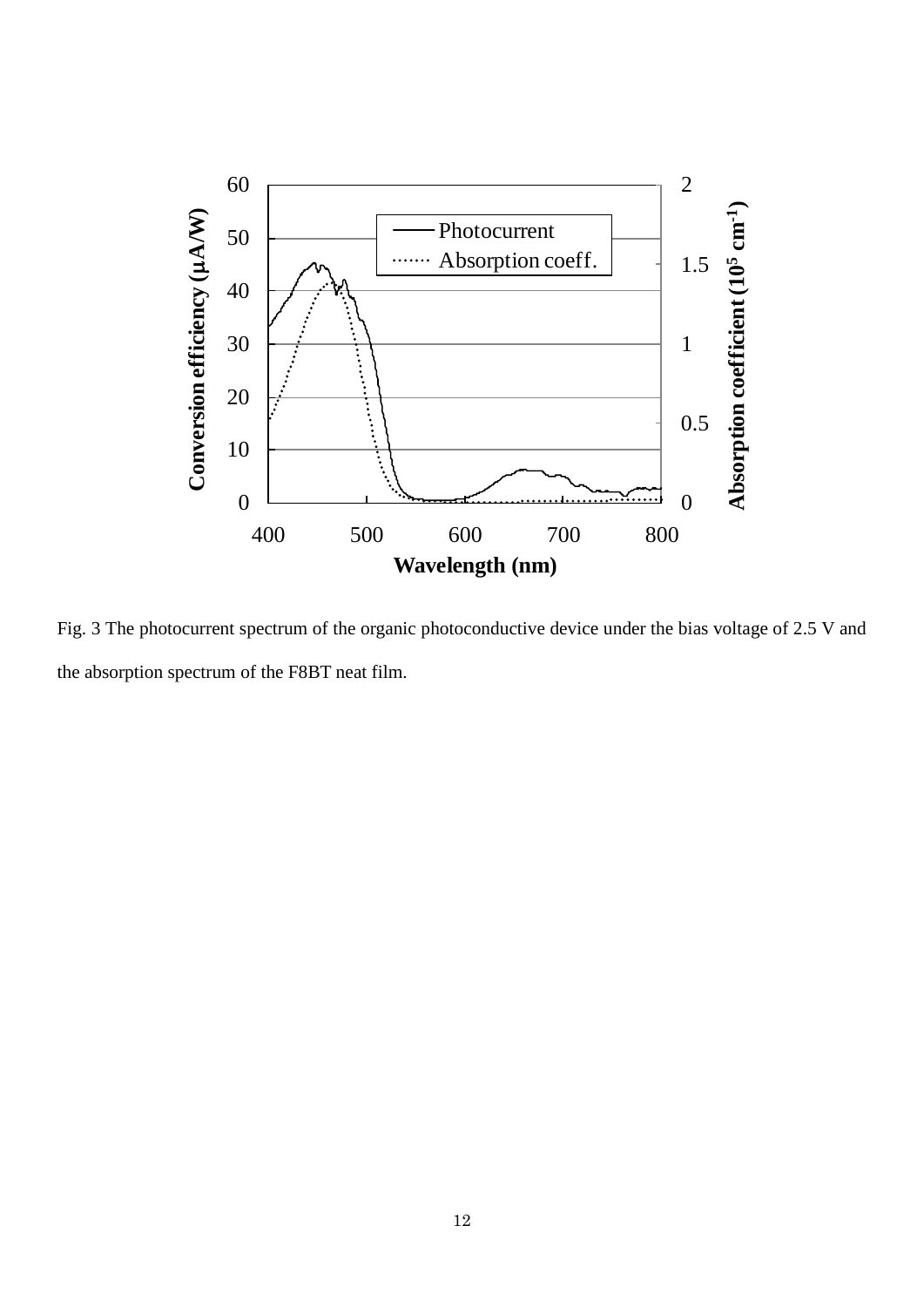

Fig. 4 The relationship between the conversion efficiency of the organic photoconductive device and the applied voltage while irradiating the blue (475 nm), green (513 nm), and red (623 nm) lights, respectively.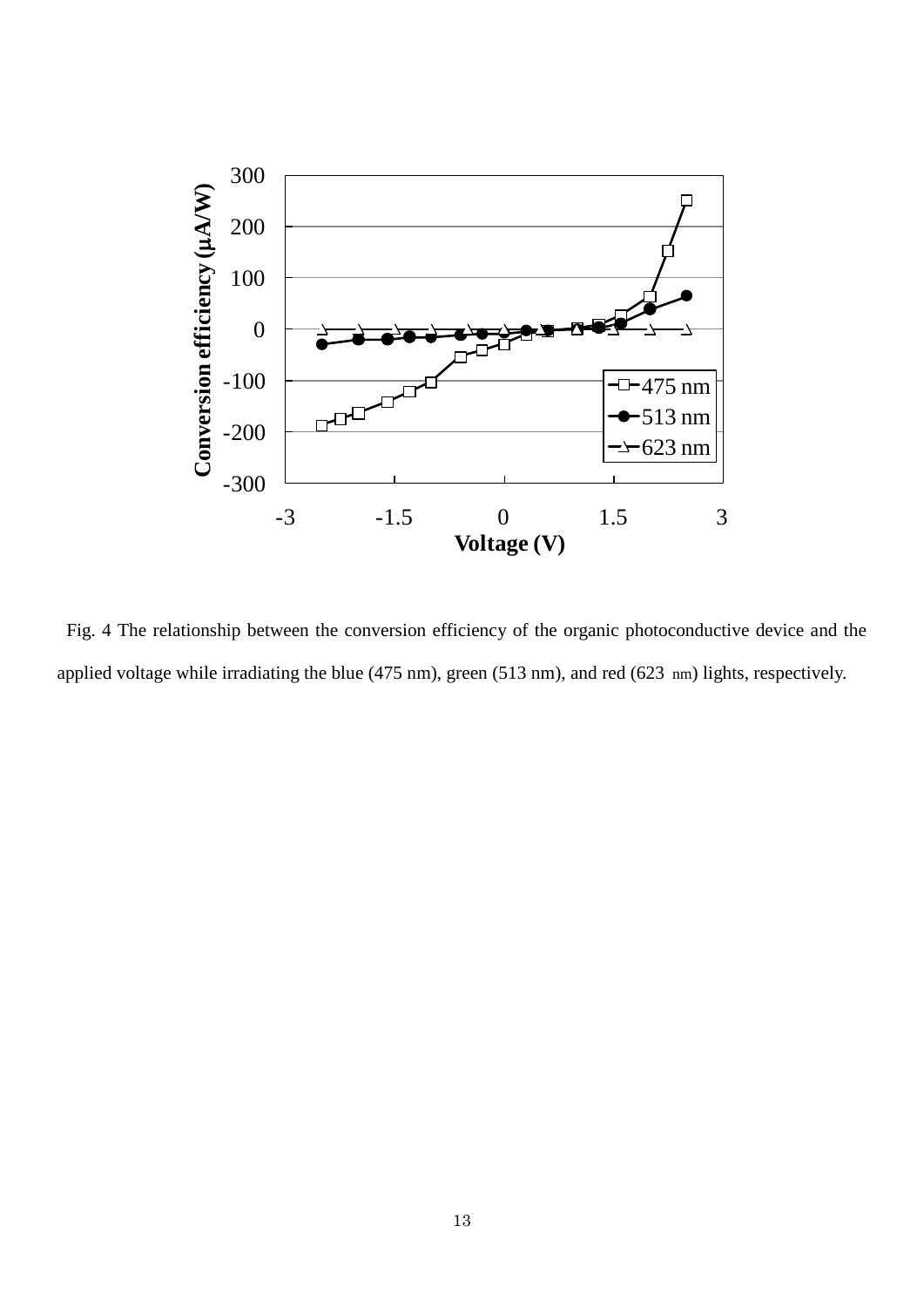

Fig. 5 Photocurrent and dark current as a function of the applied voltage. The center wavelength and the intensity of irradiated light were 475 nm and 2.8 mW/cm<sup>2</sup>, respectively.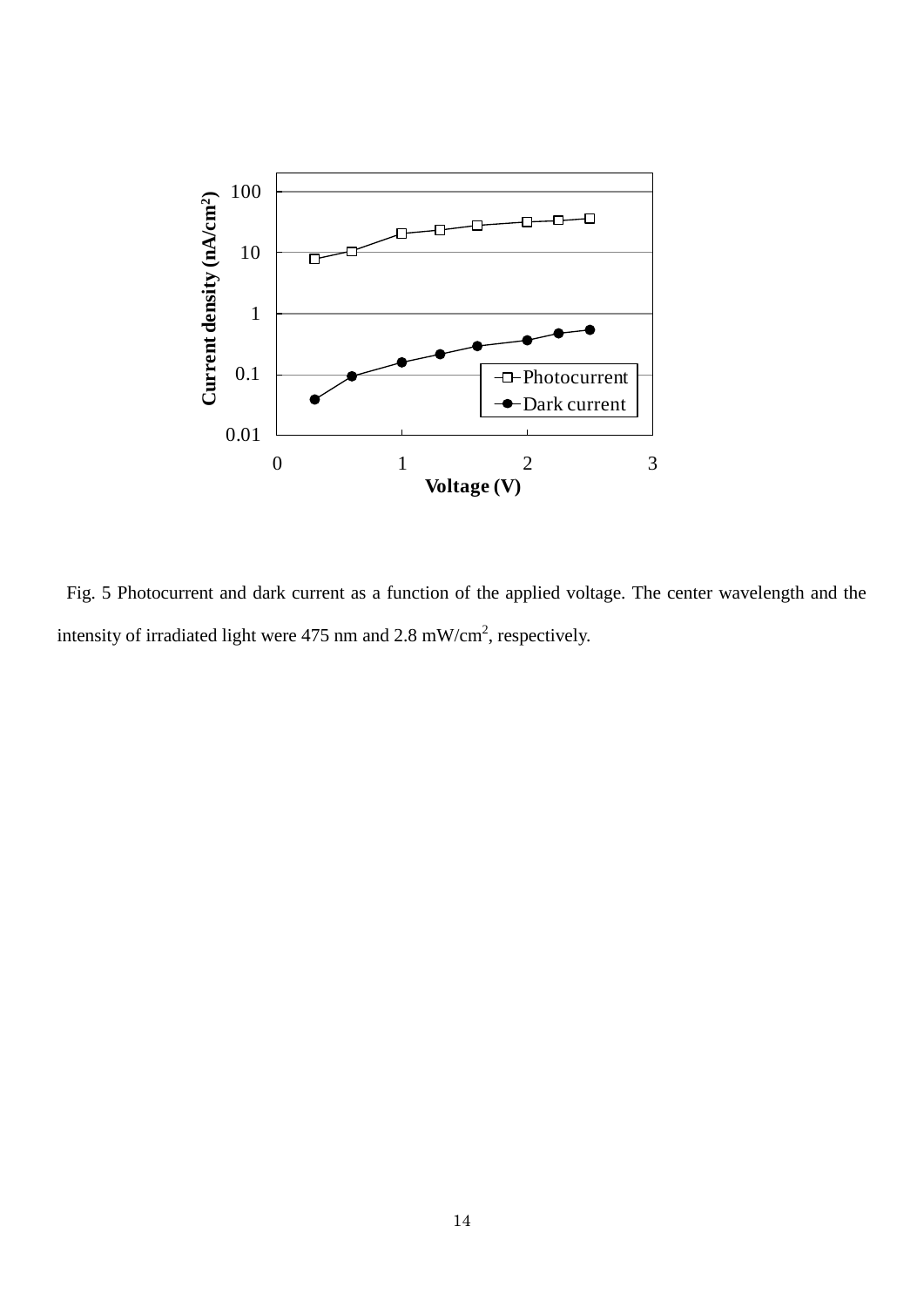

Fig. 6 (a) The photoccurent (Ch 1) and applied voltage (Ch 2) of organic photoconductive device and (b) the transient voltage characteristic while applying the pulse voltage to Ch 2.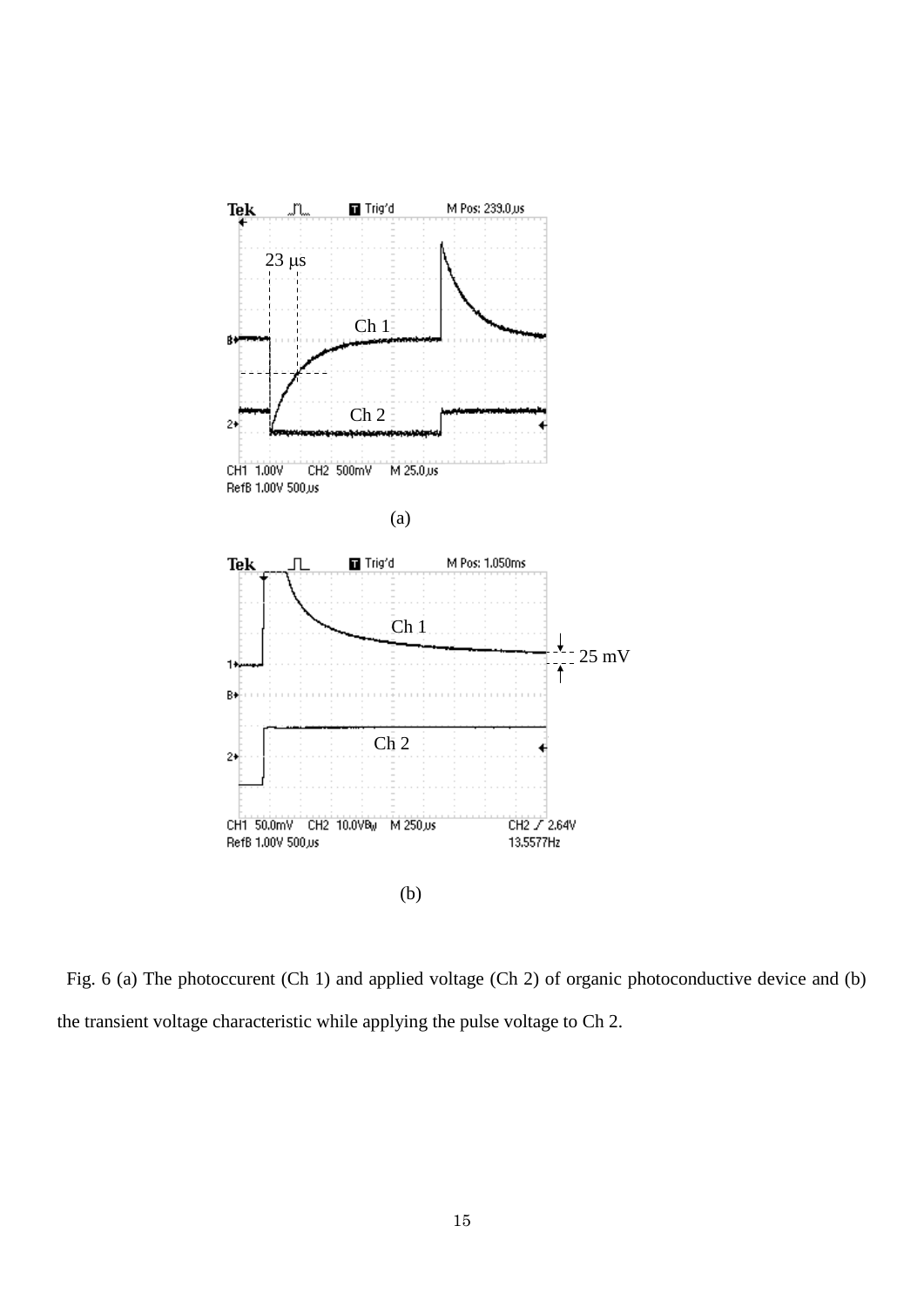

Fig. 7 The relationship between the output voltage  $(V_0)$  and the optical intensity of irradiated blue-light. The frequency of read-out circuit was changed from 2 to 100 Hz.